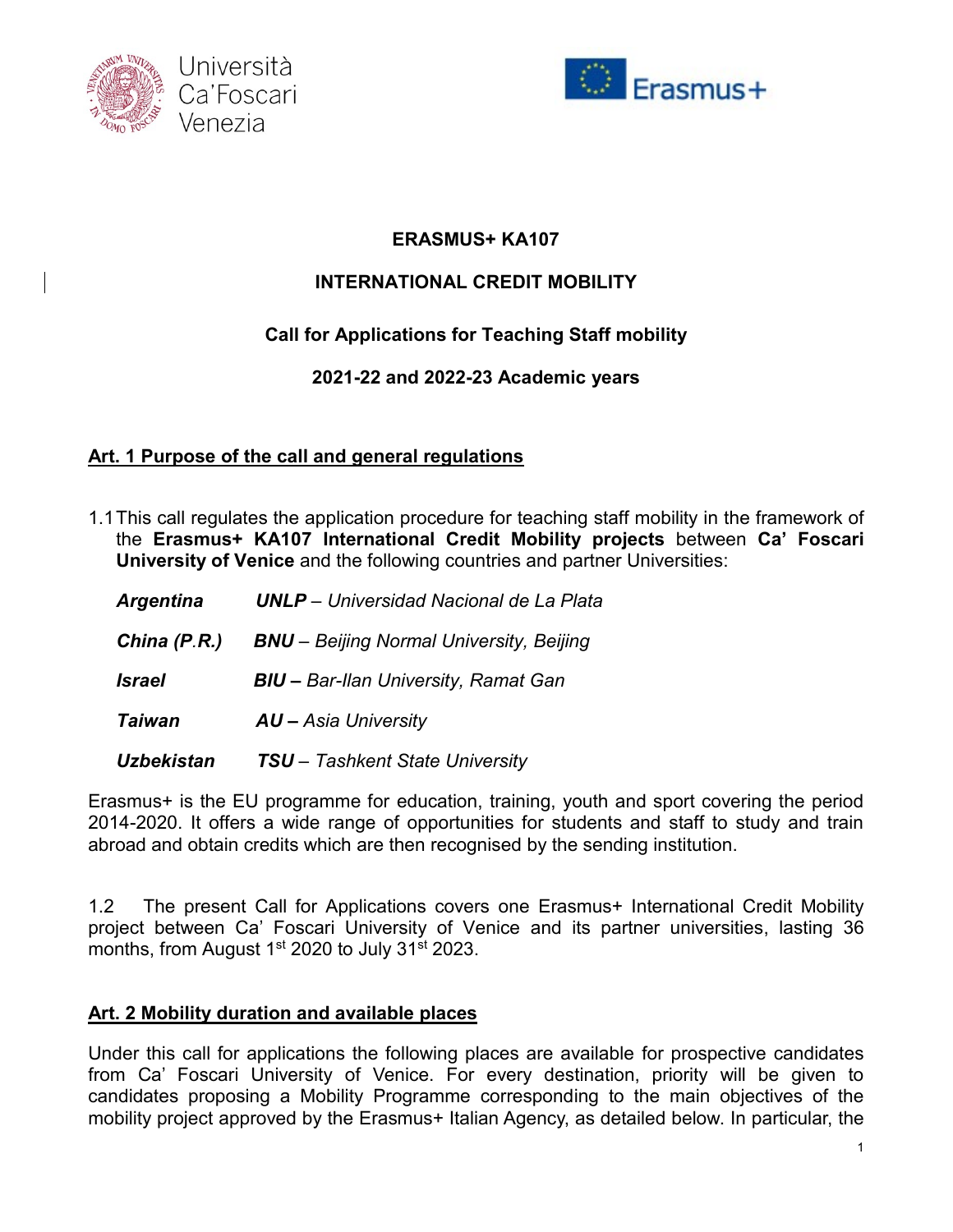20% of the maximum score envisaged for the "Proposed Work/research plan" selection criteria for every destination will be reserved to the above-mentioned coherence priority criteria (see below).

The present call for applications provides mobility grants for the 2021-2022 and 2022-2023 academic years.

| <b>COUNTRY</b>    | <b>UNIVERSITY</b>                      | <b>TOWN</b> | <b>LEVEL</b>             | <b>ISCED</b><br><b>CODES</b> | <b>N° OF PLACES</b> | <b>DAYS</b> | TOT.<br><b>INDIVIDUAL</b><br><b>SUPPORT</b><br><b>PER STAFF</b> |
|-------------------|----------------------------------------|-------------|--------------------------|------------------------------|---------------------|-------------|-----------------------------------------------------------------|
| China (P.R.)      | <b>Beijing Normal</b><br>University    | Beijing     | Staff<br>teaching        | 02,031                       | $\mathbf 1$         | $10+2$      | € 2.160,00                                                      |
|                   |                                        |             |                          | 052                          |                     | $13+2$      | € 2.646,00                                                      |
| <b>Israel</b>     | Bar Ilan<br>University                 | Ramat Gan   | <b>Staff</b><br>teaching | 04                           |                     | $10+2$      | € 2.160,00                                                      |
| Argentina         | Universidad<br>Nacional de<br>La Plata | La Plata    | Staff<br>teaching        | 0531,<br>052                 |                     | $28+2$      | € 2.000,00                                                      |
| Taiwan            | Asia<br>University                     | Taiwan      | <b>Staff</b><br>teaching | 0311                         |                     | $8 + 2$     | € 1.500,00                                                      |
|                   |                                        |             |                          | 041                          |                     | $8+2$       | € 1.500,00                                                      |
| <b>Uzbekistan</b> | Tashkent<br>State<br>University        | Tashkent    | Staff<br>teaching        | 02                           |                     | $7+2$       | € 1.000,00                                                      |

### **2.1 List of mobilities (to be carried out by 31st July 2023):**

## *China (P.R.)*

*BNU – Beijing Normal University: 1 place for 10 days + 2 travel days (for ISCED codes: 02, 031- Arts and Humanities, Social and Behavioural Sciences).*

Priority will be given to candidates proposing mobility programmes on one of the following topics: (a) institutional transformations for sustainability in China and within the framework of the Belt and Road Initiative; (b) environmental humanities in China

### *BNU – Beijing Normal University: 1 place for 13 days + 2 travel days (for ISCED codes: 052 - Environment).*

Priority will be given to candidates proposing mobility programmes on Environmental and Green Chemistry, Environmental Risk and Climate Change, Environmental accounting and systemic integrated descriptions, Systems Analysis and modelling of

sustainability and environment.

### *Israel*

*BIU - Bar-Ilan University: 1 place for 10 days +2 travel days (for ISCED codes: 04 – Business, administration and law).*

Priority will be given to candidates proposing mobility programmes on Management of Arts, Management of Sports, Financial Management, Human Resources Management, Marketing.

## *Argentina*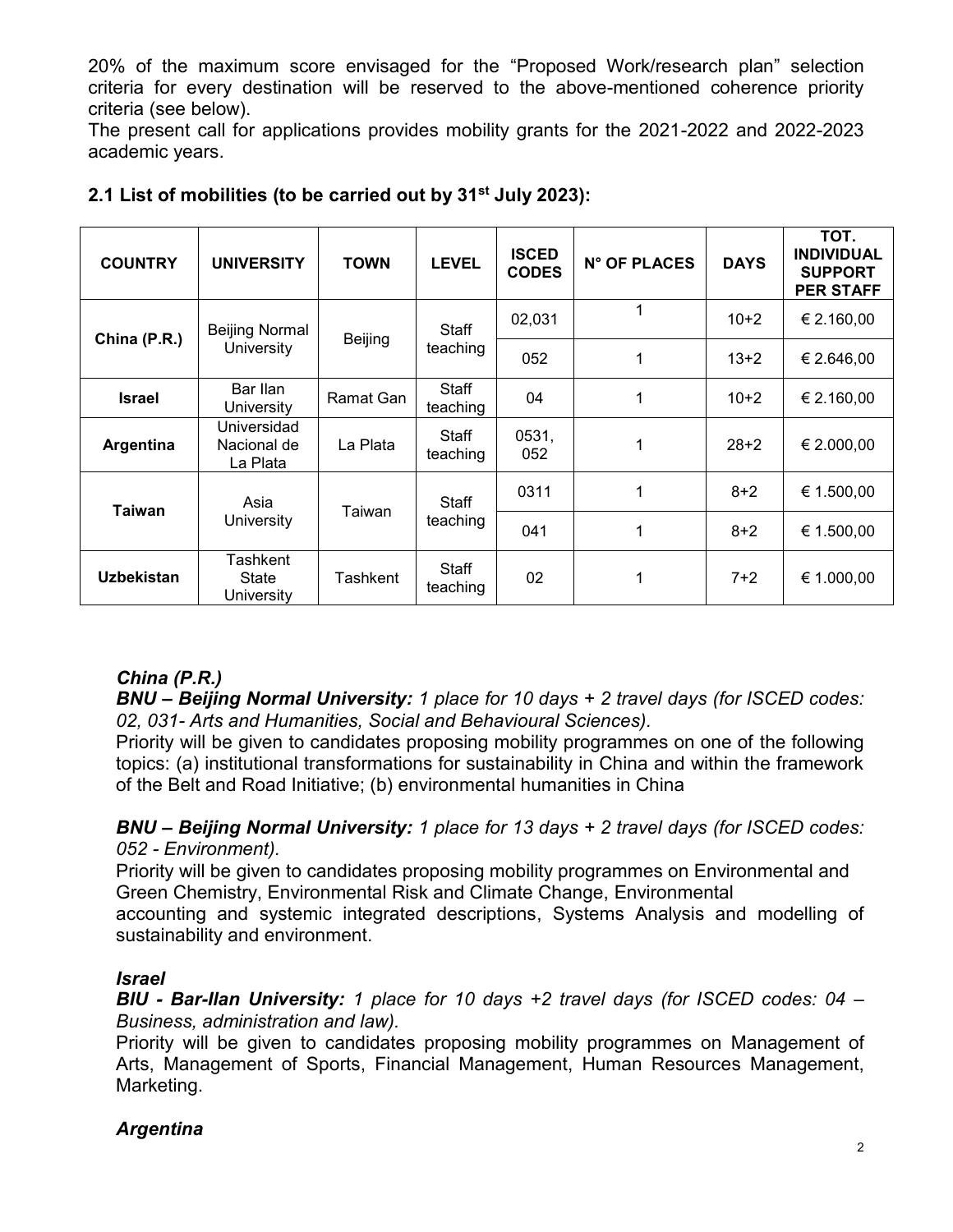*UNLP – Universidad Nacional de La Plata: 1 place for 28 days + 2 travel days (for ISCED codes: 0531, 052 – Chemistry, Environment).*

Priority will be given to candidates proposing mobility programmes on Green Chemistry

### *Taiwan*

*AU – Asia University: 1 place for 8 days +2 travel days (for ISCED code 0311 - Economics) and 1 place for 8 days +2 travel days (for ISCED code 041 – Business and administration).*

Priority will be given to candidates proposing mobility programmes on International Accounting, Governance and Regulation, Business Analytics, International Management, Economics and Finance.

### *Uzbekistan*

*TSU – Tashkent State University: 1 place for 7 days +2 travel days (for ISCED code 02 – Arts and Humanities).*

Priority will be given to candidates proposing mobility programmes on Persian-speaking linguistic islands in Uzbekistan, Turkish linguistics, comparative and cognitive linguistics, sociolinguistics and ethnolinguistics, Mongolisms and Russisms of the Uzbek language, cultural and linguistic contacts between the Iranian and Turkish world in Central Asia and Marcopolistics.

#### **ISCED codes eligibility should be determined considering the area of study/research/teaching of the candidate.**

Changes in availability of places, duration and other terms of mobility can arise due to partner or Erasmus National Agency requirements.

Slight duration changes might be possible due to project reasons, upon approval by the International Relations Office.

Detailed information about type, duration and periods of mobilities is available in **ANNEX I.**

Depending on the epidemiological situation related to the COVID-19 emergency, mobilities may be postponed but in any case no later than the end date of the project (see art. 1.2). Ca' Foscari University of Venice will monitor the international situation and duly inform each beneficiary accordingly.

### **Art. 3 Admission requirements**

3.1 In order to apply prospective candidates must be:

- "professori di prima e seconda fascia, anche a tempo determinato";
- "ricercatori universitari e assistenti di ruolo, anche a tempo determinato";
- "docenti a contratto";
- "assegnisti di ricerca";

3.2 The selected beneficiaries will have to hold the above-mentioned status at the moment of application and for the whole duration of the mobility period.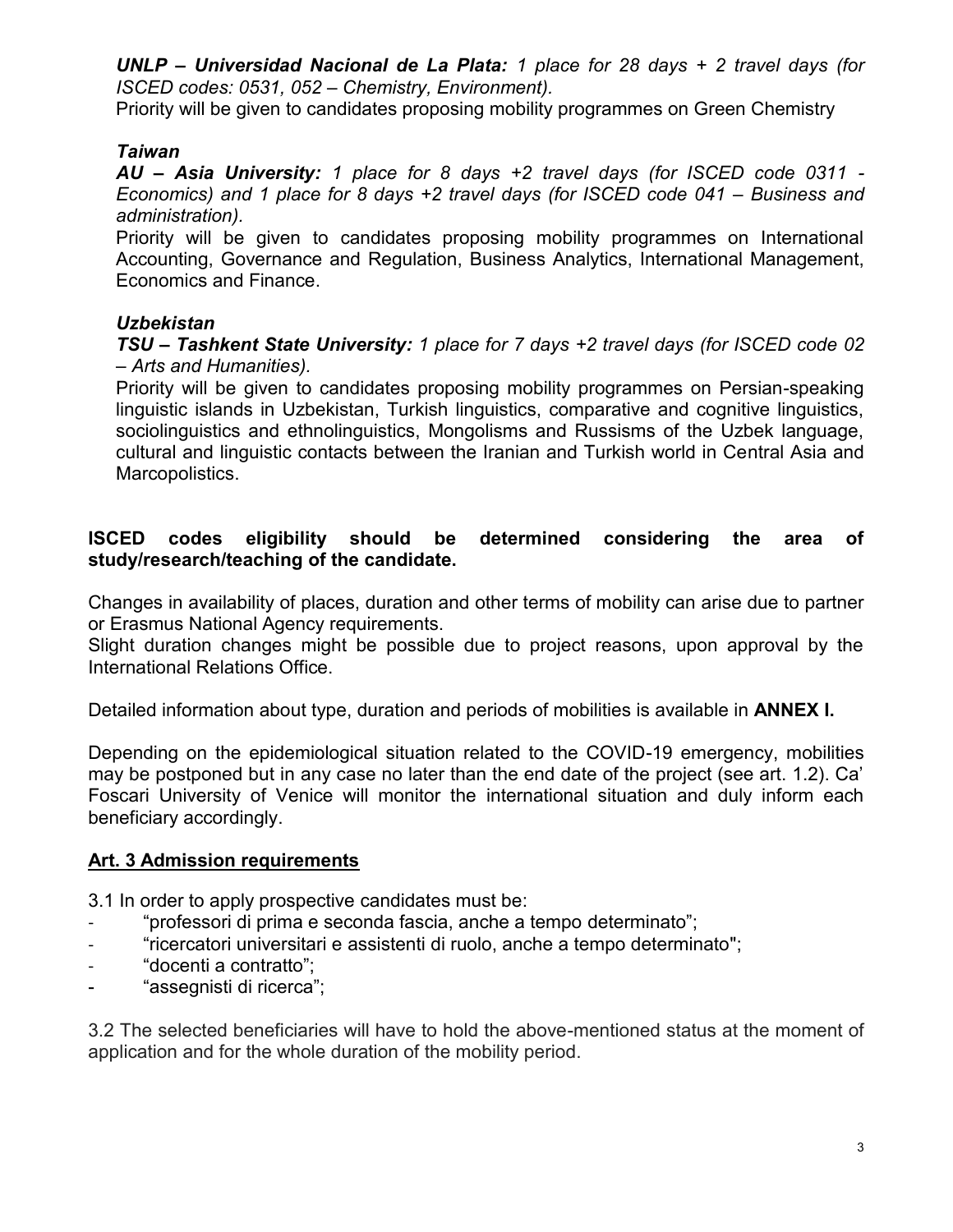3.3 The selected beneficiaries must carry out their mobility in a Partner Country different from the country of the sending organisation and their country of residence. Selected beneficiaries might be asked to provide a proof of residence.

## 3.4 Language proficiency

Applicants are required to be proficient:

| <b>COUNTRY</b>    | <b>UNIVERSITY</b>           | 1 <sup>st</sup><br><b>LANGUAGE</b><br><b>REQUIRED</b> | <b>LEVEL</b> | <b>LANGUAGE</b><br><b>CERTIFICATE</b><br><b>REQUIRED</b> | <b>OTHER</b><br>LANG.<br><b>ACCEPTED</b> | <b>LEVEL</b>   | <b>LANGUAGE</b><br><b>CERTIFICATE</b><br><b>REQUIRED</b> |
|-------------------|-----------------------------|-------------------------------------------------------|--------------|----------------------------------------------------------|------------------------------------------|----------------|----------------------------------------------------------|
| Argentina         | U. Nacional<br>de la Plata  | Spanish                                               | <b>B2</b>    | Any<br>certificate<br>can be<br>accepted                 | English                                  | B <sub>2</sub> | Any<br>certificate<br>can be<br>accepted                 |
| China<br>(P.R.)   | Bejing<br>Normal U.         | Chinese                                               | See<br>Annex | See Annex 1                                              | English                                  | See<br>Annex   | See Annex 1                                              |
| <b>Israel</b>     | Bar-Ilan U.                 | <b>Hebrew</b>                                         | <b>B2</b>    | Official<br>certificates<br>are not<br>mandatory         | English                                  | <b>B2</b>      | official<br>certificates<br>are not<br>mandatory         |
| <b>Taiwan</b>     | Asia U.                     | English                                               | <b>B2</b>    | Any<br>certificate<br>can be<br>accepted                 |                                          |                |                                                          |
| <b>Uzbekistan</b> | <b>Tashkent</b><br>State U. | <b>Uzbek</b>                                          | <b>B1</b>    | Any<br>certificate<br>can be<br>accepted                 | English                                  | <b>B2</b>      | Any<br>certificate<br>can be<br>accepted                 |

### 3.5 Incompatibility

- Selected beneficiaries will not be allowed to benefit from any other grant provided by the European Commission for mobility for teaching for the same period.
- Candidates with a double nationality must specify the nationality under which they submit their scholarship application.

### 3.6 Ineligibility

- If, at any stage in the application procedure, it is established that the information provided by the applicant has been knowingly falsified, the candidate will be disqualified from the selection process.
- Selected beneficiaries who receive an Erasmus+ grant will fully or partially reimburse the EU grant if they do not comply with the terms of the grant agreement and/or if they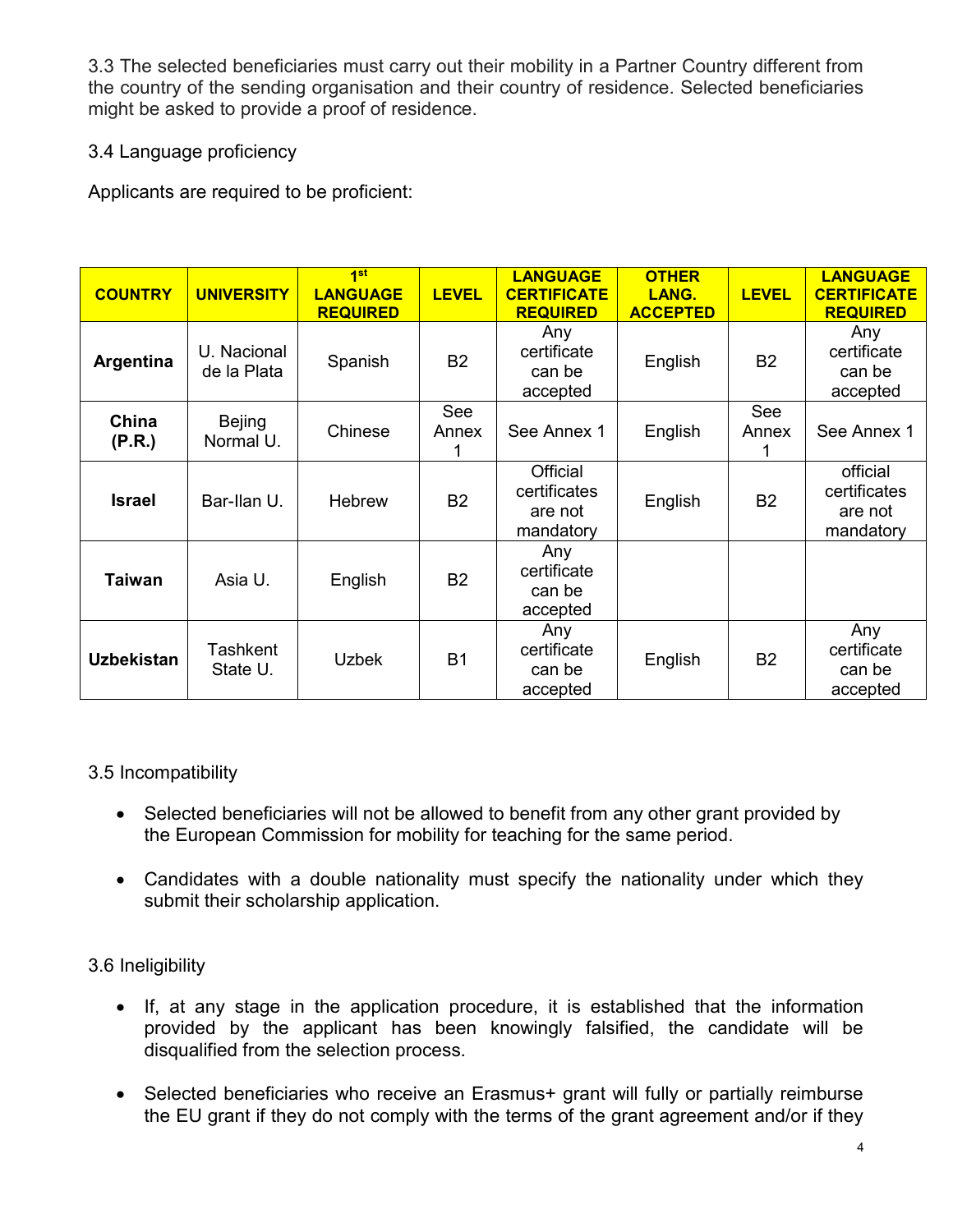fail to complete and submit the final online report, unless they are prevented from completing their planned activities abroad due to a case of force majeure.

## **Art. 4 Activities**

4.1 Teaching assignments can come in various forms and take place as seminars, lectures and tutorials. Actual teaching in this context should require the teacher to be physically present with the students. A minimum number of **8 compulsory hours** of teaching per week is required. Although email tutoring or any other forms of distance learning as well as preparation are highly encouraged, they do not count in the minimum number of 8 hours per week.

4.2 At the end of the mobility, in order to enhance the best impact of the project results, beneficiaries will be asked to provide:

- a short impact report on the template provided by the UNIVE International Relations Office;
- the EU mobility survey;

### **Art. 5 Economic support**

5.1 Beneficiaries will receive an individual support as a contribution to their costs during their mobility, which is specified in the table below.

5.1.1 In case of mobilities to China and Israel, such individual support is intended to be a gross payment - "*compenso lordo*", it will be subject to the application of the Italian fiscal law and it will be based on the following calculation criteria (respecting in any case the total amounts set by art. 2.1).

|                | <b>INDIVIDUAL SUPPORT</b>                                                                |  |  |  |
|----------------|------------------------------------------------------------------------------------------|--|--|--|
| Teaching staff | 180 € per day until the 14 <sup>th</sup> day and<br>126 € per day for the following days |  |  |  |

5.1.2 In case of mobilities to Argentina, Taiwan and Uzbekistan, such individual support is intended to be a reimboursement of actual expenses beared during the mobility period, based on proofs of expenses to be submitted to the International Relations Office after the end of the mobility.

5.2 Travels (1 round-trip flight ticket per beneficiary) will be covered by the Erasmus+ International Credit Mobility project, according to the fixed amount assigned per destination, as follows:

| <b>TRAVEL DISTANCE</b>             | <b>AMOUNT</b> |
|------------------------------------|---------------|
| <b>Between 2000 and 2999</b><br>Κm |               |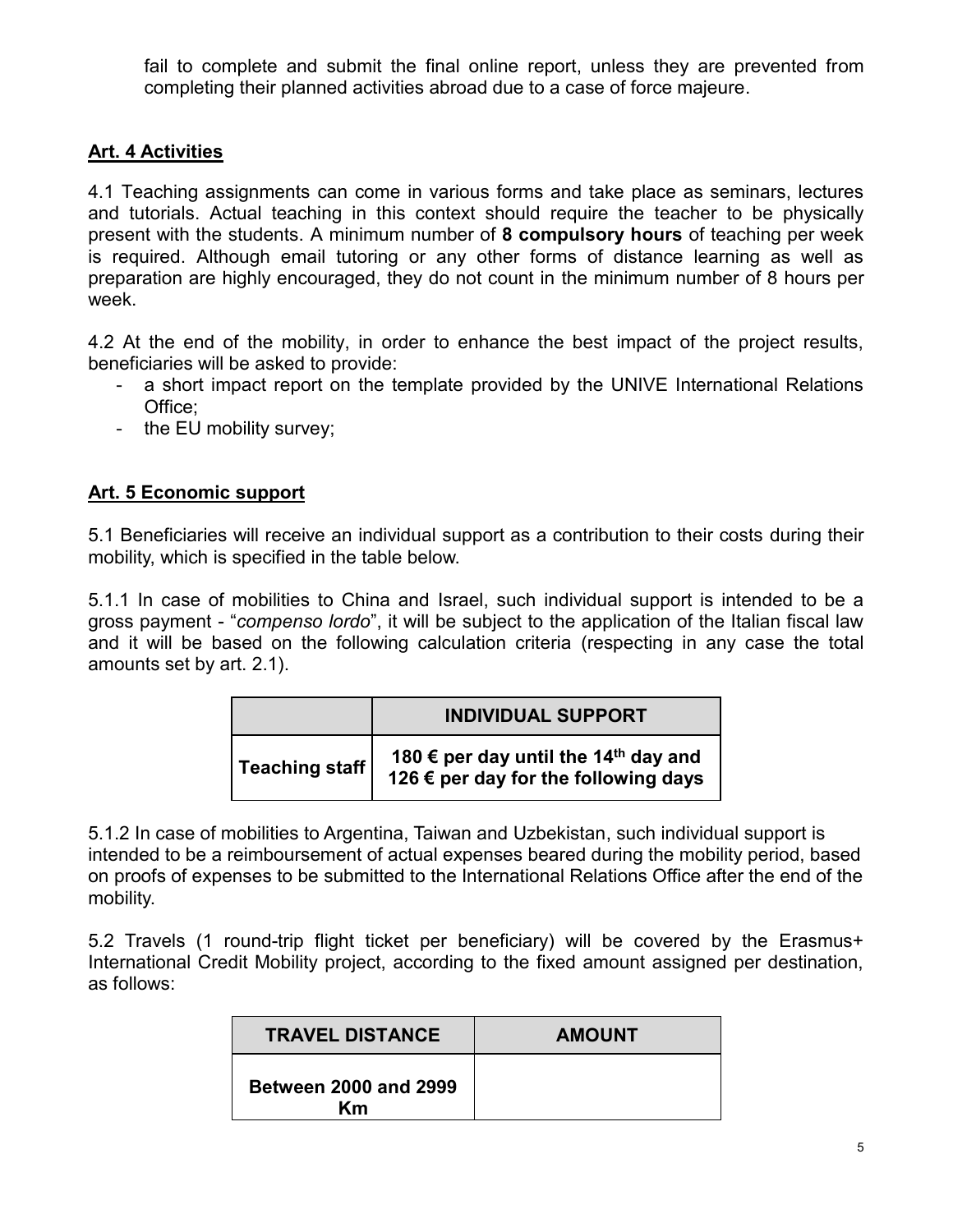| (Israel)                                                        | Euro 360,00 per<br>participant    |
|-----------------------------------------------------------------|-----------------------------------|
| <b>Between 4000 and 7999</b><br>Κm                              |                                   |
| (China)                                                         | Euro 820,00 per<br>participant    |
| <b>Mobilities to Argentina,</b><br><b>Taiwan and Uzbekistan</b> | NO travel contribution<br>granted |

5.3 Erasmus+ selected beneficiaries will be required to purchase their international medical insurance with their funds.

5.4 The mobility period must be carried out continuously and it must not be split into different periods. Therefore, during their mobility period beneficiaries must not carry out any teaching activity at Ca' Foscari. Teachers will be invited to provide evidence of the activity performed during their mobility (photos, video, seminars programs, etc).

5.5 Selected candidates accepting the scholarship will sign a grant agreement for mobility listing their duties and responsibilities. They will be required to comply with the local admission requirements.

#### 5.6 Administrative support:

Support in visa application, housing, accommodation will be supplied by each host partner university. Ca' Foscari University will assist beneficiaries in obtaining such support from the receiving institution.

5.7 This call is issued notwithstanding the current regulations on missions at Ca' Foscari University (Regolamento di Ateneo per le Missioni, art. 5.9), in particular concerning the maximum daily amounts and the method of payment.

#### **Art. 6 Admission procedure**

- 6.1 Application
- Applicants should submit their **application form** and **all required documents** (6.2) via the e-form available at the following link: [https://apps.unive.it/domandeconcorso](https://apps.unive.it/domandeconcorso-en/accesso/calldocentiicm22)[en/accesso/calldocentiicm22](https://apps.unive.it/domandeconcorso-en/accesso/calldocentiicm22) . **Deadline: April 15th 2022 at 13:00 (1 o'clock p.m. Italian time).** Any application received after the deadline will not be accepted.
- A confirmation e-mail will be sent to the applicants after their application has been successfully submitted.
- **All the attachments to the application MUST BE MERGED IN ONE PDF** file named after the Host University and the Host Country for which the application is submitted and the candidate's name and surname, following this scheme: **acronym.country.name.surname** (for example: **CCNY.usa.mario.rossi.pdf**)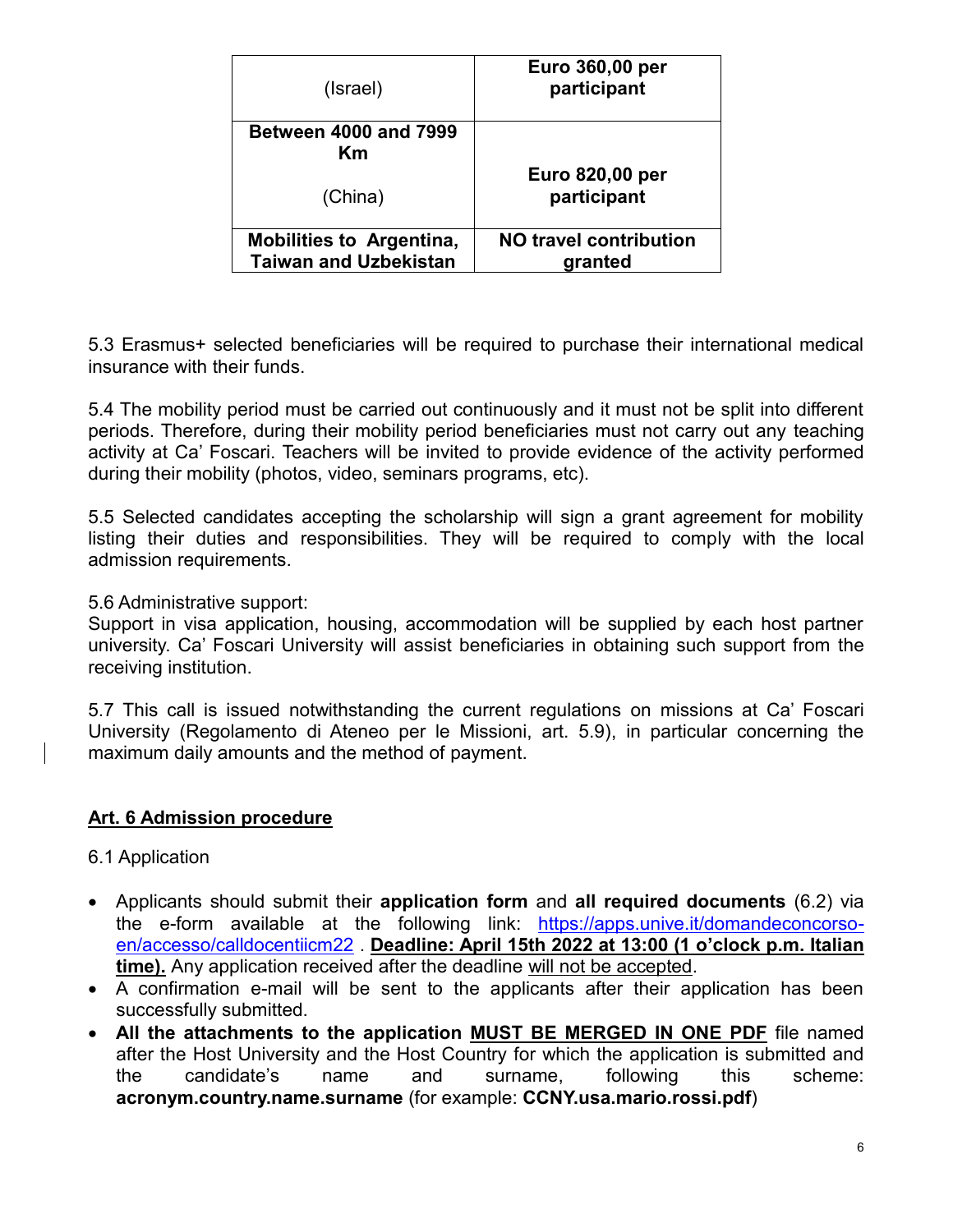#### 6.2 Required Documents

Teaching staff must provide the following documents:

- Mobility Programme (Annex II to the Call) signed by the applicant and by the Head of the applicant's Department;
- Copy of official language certifications or, if not available, self-declaration within the Mobility Programme (section "Language skills");
- **Letter of interest or e-mail signed by the prospective academic supervisor at the host university stating the availability and willingness to host the applicant.**

### 6.3. Total number of applications

Applicants can submit as many applications as the number of destinations available for this call, taking into consideration the requirements foreseen for each destination (language, etc). In such case one application per destination will be required and the personal priority ranking must be indicated in every application form.

For further details, please carefully check Annex I.

6.4 The eligibility check of applications will be based on following criteria:

## **Applications will be rejected ONLY in the following cases:**

- Submission after the deadline set by art. 6.1
- Missing Mobility Programme
- Missing signature by the Head of the applicant's Department on the Mobility Programme
- Final evaluation worthing less than 50 points

## **Applications will be declared not eligible ONLY in the following cases:**

• ISCED code of the area of study of the teacher not matching with requisites set by art. 2

### **Additional cases:**

In case of missing Letter of interest at the closing date of the present Call, the applicant will be considered eligible but authomatically positioned at the end of the ranking. In the event that all eligible applicants for a specific destination do not submit a Letter of interest, they will be evaluated according to criteria specified in art. 7.2, and the selected candidate will have the possibility to integrate the document after the closing date of the call. In any case the Letter of interest will be necessary to proceed with the nomination to the partner University.

### **Art. 7 Selection process**

7.1 Valid and eligible applications will be evaluated by a specific Evaluation Committee nominated by the Head of the Educational Programmes and Student Services Area and composed by 4 teachers chosen among Department's Delegates to Internationalization (1 per everyone of the 4 Study areas represented at UNIVE, namely Hard Sciences, Languages, Business and Economincs, Arts and Humanities) and 1 administrative staff member.

7.2 Valid and eligible applications will be evaluated according to the following criteria, which have been jointly agreed by the partner universities and the coordinating university: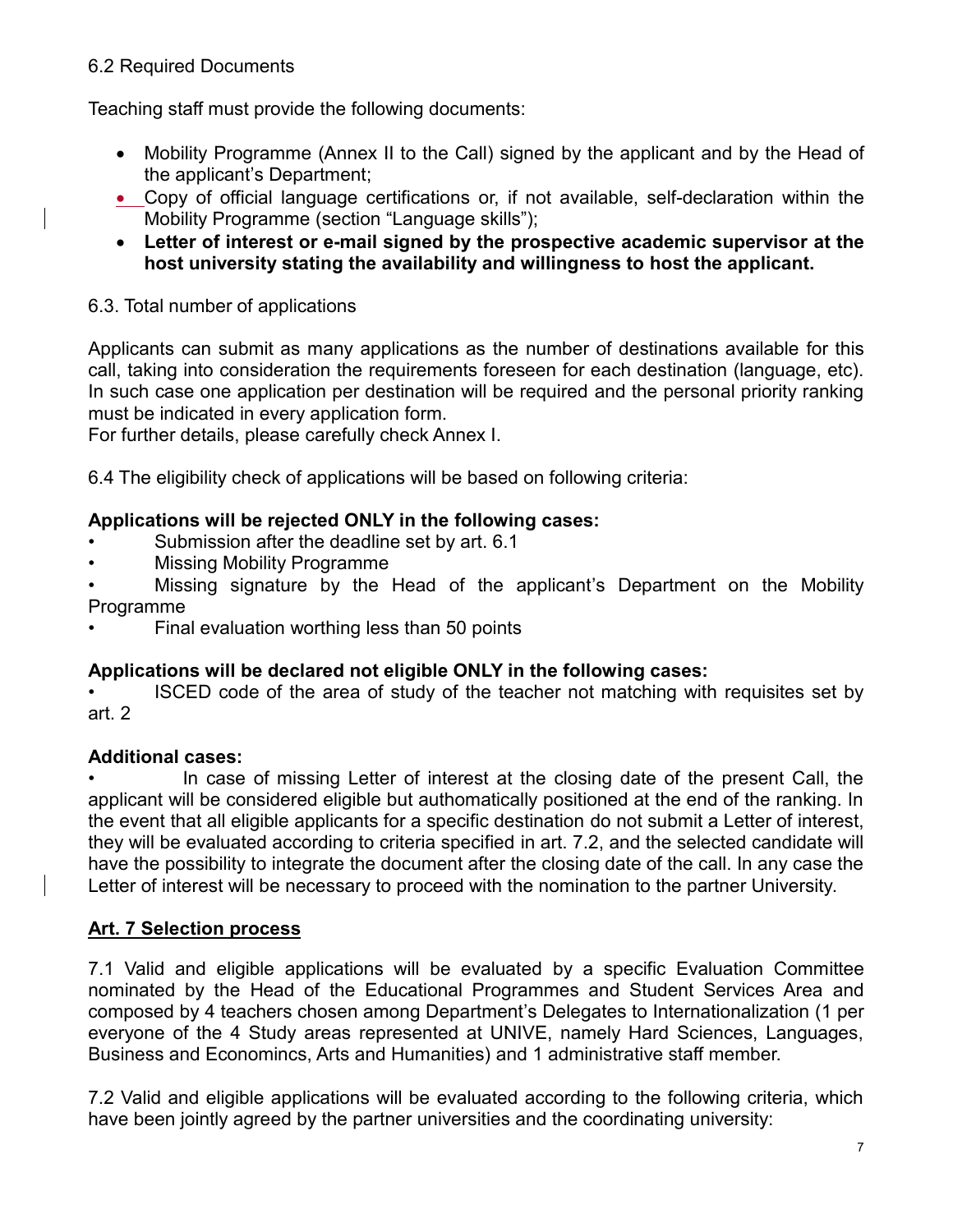| <b>UNIVERSITY</b>                | Impact of the<br>proposed<br>mobility on<br>consolidation<br>and extension of<br>relations<br>between partner<br>universities | <b>Coherence of</b><br>the proposed<br>workplan with<br>the specific<br>country-<br>project<br>objectives | <b>Language</b><br><b>skills</b> | <b>Motivation</b> | <b>Previous</b><br>mobilities<br>(more points<br>to applicants<br>with<br>more/less<br>mobility<br>experiences) |
|----------------------------------|-------------------------------------------------------------------------------------------------------------------------------|-----------------------------------------------------------------------------------------------------------|----------------------------------|-------------------|-----------------------------------------------------------------------------------------------------------------|
| Universidad Nacional de La Plata | $0 - 40$                                                                                                                      | $0 - 20$                                                                                                  | $0 - 15$                         | $0 - 10$          | $0-15$ - more                                                                                                   |
| Bejing Normal U.                 | $0 - 35$                                                                                                                      | $0 - 35$                                                                                                  | $0 - 15$                         | $0 - 15$          | N.A.                                                                                                            |
| Bar-Ilan U.                      | $0 - 35$                                                                                                                      | $0 - 35$                                                                                                  | $0 - 10$                         | $0 - 10$          | $0-10$ - more                                                                                                   |
| Asia University                  | $0 - 35$                                                                                                                      | $0 - 35$                                                                                                  | $0 - 10$                         | $0 - 10$          | $0-10$ - more                                                                                                   |
| <b>Tashkent State University</b> | $0 - 35$                                                                                                                      | $0 - 35$                                                                                                  | $0 - 10$                         | $0 - 10$          | $0-10$ - more                                                                                                   |

7.3 The above-mentioned criteria will be evaluated starting from the following indicative rules. Selection committes will have the possibility to adapt them if needed:

- **Impact of the proposed mobility on consolidation and extension of relations between partner Universities**: evaluation based on the section Expected outcomes and impact of the Moblity Programme - discretional evaluation based on both written form and content of the section (relevance of the mobility for the relations between the Institutions involved and future joint projects);

- **Coherence of the proposed workplan with the specific country-project objectives:** evaluation based on the section Content of the teaching programme (proposed workplan) of the Moblity Programme - discretional evaluation based on both written form and content of the section (coherence with objectives clarified at art. 2 of the call);

- **Motivation**: evaluation based on the section Motivation of the Moblity Programme discretional evaluation based on both written form and content of the section (relevance of the mobility for the teacher's career and current projects and researches);

**Language Skills**: evaluation based on the section Language skills of the Moblity Programme - discretional evaluation based on language level declared and additional certifications;

**Previous mobility experiences:** evaluation based on Erasmus+ and Overseas mobilities made by the teacher during the previous 5 academic years

7.4 The final selection decision will consider also cross-cutting evaluation criteria such as gender balance, equal opportunities and participation of disadvantaged groups providing a more equal and fair selection process.

7.5 In order to evaluate the applications, the Evaluation Commission may resort to the external support of one or more professors who are experts in specific subjects. To do this, the Commission may choose one or more of the following institutional figures from the Ca' Foscari Departments: Department Director, Delegate for Internationalization, Education Delegate, Research Delegate.